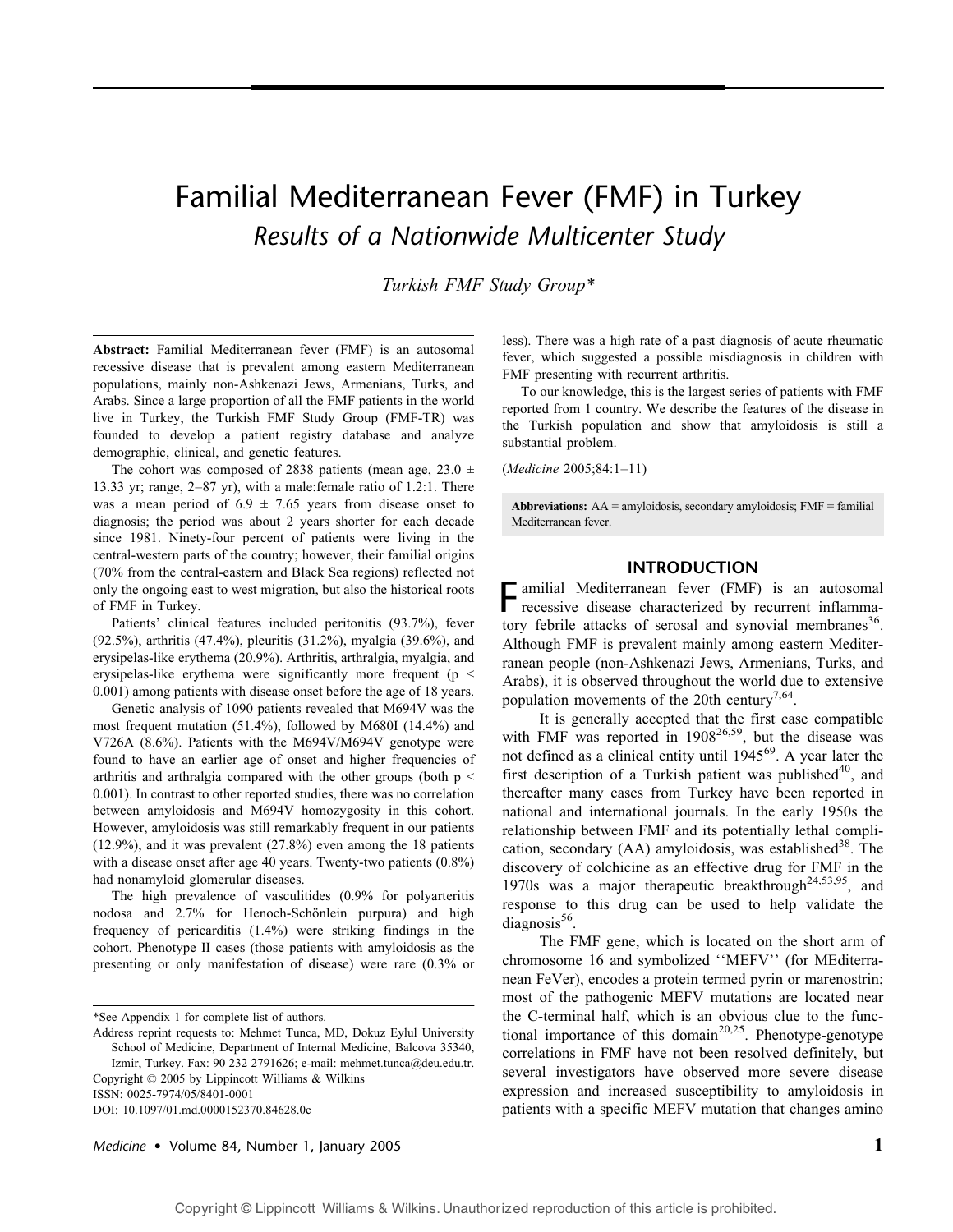acid 694 of the pyrin protein from methionine to valine  $(M694V)^{3,10,12,14,22,30,35,37,39,45,64,68}$ . It is noteworthy that the N-terminal half has been discovered to have structural similarities with several proteins related to apoptosis path $way<sup>60</sup>$ . While the function of pyrin is not clearly understood, this protein may be involved in interleukin-1 $\beta$  processing and secretion, with interleukin- $1\beta$  and NF-kappaB subsequently inducing the pro-inflammatory response, or pyrin itself may be induced by antiinflammatory cytokines<sup>13,42,52</sup>. These processes appear to play an important role in the inflammatory pathways that characterize the innate immune system. Regarding pathogenesis, a heightened sensitivity to endotoxin has been demonstrated in an animal model, a finding that also explains the episodic nature of  $FMF<sup>13</sup>$ . These discoveries have formed the basis for a new categorization of illnesses such as FMF as "autoinflammatory diseases"<sup>27</sup>.

The estimated prevalence of FMF in Turkey is 1/1000, and the carrier rate is  $1:5^{15,51,80,92}$ . With a population of more than 67 million inhabitants, therefore, a large proportion of all the FMF cases in the world live in Turkey. The Turkish FMF Study Group (FMF-TR) was founded in May 2000 to delineate better the demographic, clinical, and genetic features of FMF in a large cohort.

# PATIENTS AND METHODS

# Turkish FMF Study Group

Data used for this analysis were obtained from the Turkish FMF Study Group patient registry database generated after all potential FMF referral centers (28 medical schools, 6 major district hospitals, and 7 related medical associations) were invited to join the group. Thirty-five departments in 19 medical schools and 3 hospitals covering internal medicine and pediatrics participated. The centers were located mainly in western and central Turkey, while most of the patients were referred from Ankara, Istanbul, and Izmir. Although this was essentially a retrospective study, participating centers were all encouraged to review and update their patient files.

# Genetic Analysis

DNA analyses were done mainly at 6 centers in Turkey, along with genetic institutions in the United Kingdom, France, Israel, and the United States. DNA was isolated from peripheral blood lymphocytes by standard procedures and amplified with sequence-specific primers using the polymerase chain reaction (PCR) technique. Depending on the laboratory, denaturing gradient gel electrophoresis (DGGE), PCR/RFLP, amplification of refractory mutation system (ARMS), and DNA sequencing methods were used to screen for MEFV gene mutations $1,9$ .

The first 3 mutations, M694V, M680I, and V726A, were available in 1090 patients. The following mutations

# Registration of Patients, Inclusion Criteria, and Data Collection

The Turkish FMF Study Group patient registry form (available on request) was transformed into a standardized computer database program and distributed to participating institutions, and data were collected in 1 center by electronic communications. Each individual patient file was reviewed using Tel Hashomer diagnostic criteria for definite diagnosis of FMF<sup>55</sup>. These and other definitions are summarized in the Table of Definitions (Appendix 2).

Data collection was completed in December 2001, and 3047 cases were pooled. Patients not definitely fulfilling the diagnostic criteria (73 cases) and repeated entries (136 cases) were excluded from the registry, with the final analysis performed on 2838 patients.

# **Statistics**

We used SPSS for Windows v. 10.0 (SPSS Inc, Chicago, IL), and results are expressed as mean  $\pm$  standard deviation (SD) for continuous variables and ratios for categorical variables. Means of the groups were compared with the Student t-test and 1-way ANOVA test, while categorical variables were evaluated with the chi-square test. To assess the risk of developing amyloidosis, the odds ratio was calculated using a general log-linear model. For comparisons,  $p < 0.05$  was accepted as significant.

# RESULTS

Demographic features of patients and temporal relations to diagnosis are shown in Table 1 and Figure 1. There was no significant difference in the diagnostic delay among patients with early (before the age of 18 years) versus late

TABLE 1. Demographic Features of the Study Group (SD)

| $(n = 2838)$                                         |                     |
|------------------------------------------------------|---------------------|
| Mean age (yr)                                        | 23 (range, $2-87$ ) |
| Male: female                                         | 1541:1297 (1.2:1)   |
| Mean age at disease onset (yr)                       | 9.6(8.55)           |
| Mean age at diagnosis (yr)                           | 16.4(11.57)         |
| Mean delay to diagnosis (yr)                         | 6.9(7.65)           |
| Mean delay according to year of diagnosis (in years) |                     |
| $\leq$ 1981 (n = 73)                                 | $10.2 (9.77)^*$     |
| $1981 - 1991$ (n = 422)                              | 7.8 $(8.60)$ **     |
| 1992-2001 (n = 2119)                                 | $6.3(7.32)$ ***     |
| *vs **p < 0.05; *vs ***p < 0.005; **vs ***p < 0.005  |                     |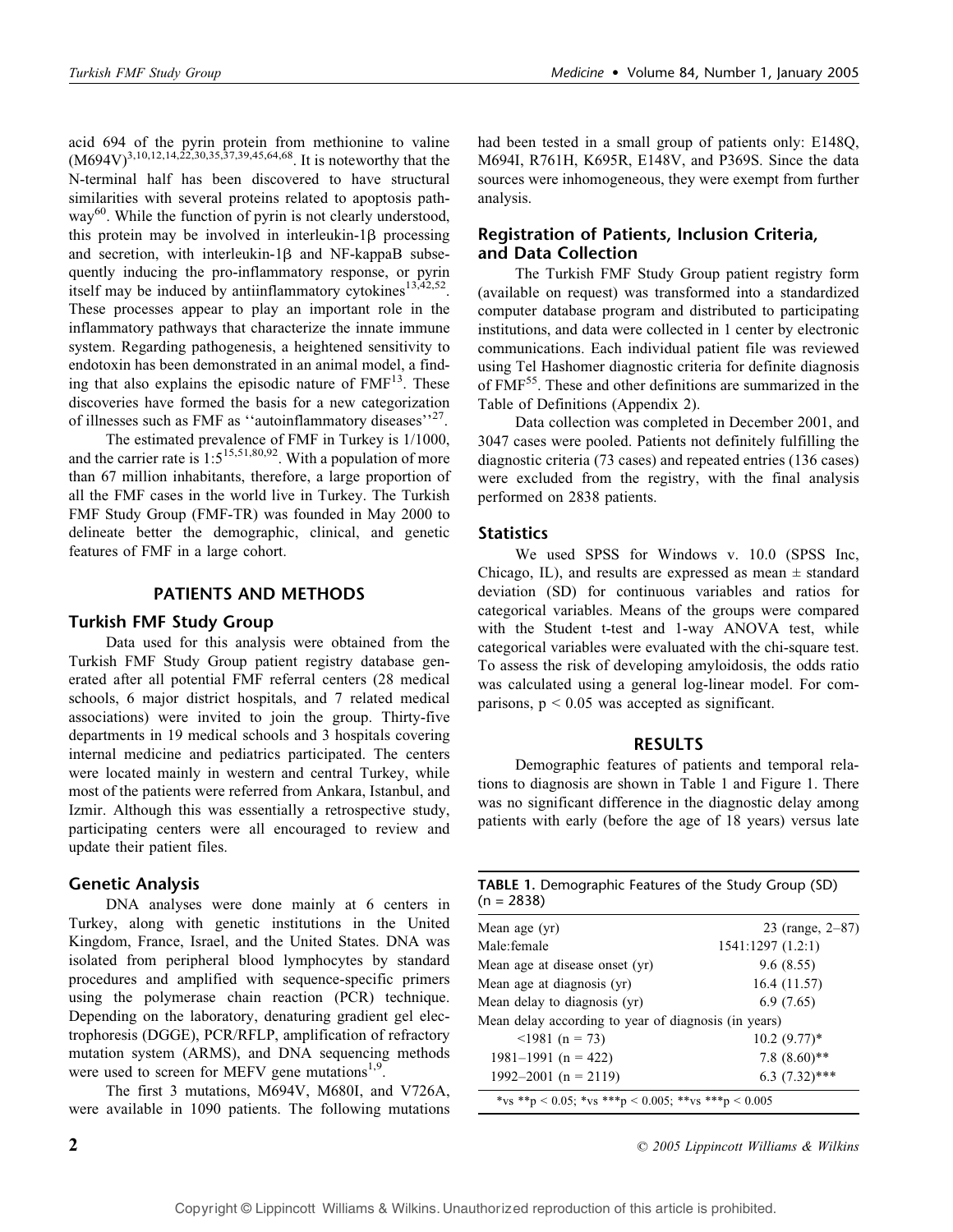disease onset (data not shown). When we reassessed this parameter among patients diagnosed before 1981, between 1981 and 1991, and from 1992 onwards, we found an average of 2 years' improvement in each decade analyzed. (The delay to diagnosis was 2 years shorter in each successive decade.) These differences were statistically significant for each of the 3 groups (see Table 1).

Ninety-four percent of patients were recruited from centers within central-western parts of the country. When the data were analyzed with regard to patients' paternal and maternal origins, however, a different pattern of distribution was obtained: 70% had originated from central-eastern and Black Sea regions. The consanguinity rate was 24%, highest in central Anatolia (26%) and lowest in the Aegean region (15%). This rate is similar to the overall consanguinity rate in Turkey<sup>82</sup>.

#### Clinical Characteristics

The frequencies of the main characteristics of the disease are shown in Table 2. The only finding with significant gender difference was erysipelas-like erythema (Figure 2): 318 of 1378 male patients (23.1%) and 212 of 1154 female patients (18.4%) had documented erysipelaslike erythema ( $p < 0.01$ ). Appendectomy was the leading abdominal operation (504 of 2647 patients, 19%), followed by cholecystectomy (1.6%). The main clinical features are presented along with data from 3 other major ethnic groups in Table 3.

We compared clinical and genetic characteristics of patients with early versus late onset of disease (before or after 18 yr). Arthritis, arthralgia, myalgia, and erysipelas-like erythema were significantly more frequent ( $p < 0.001$ ) among the early-onset subgroup (Table 4). Eighteen patients had disease onset after the age of 40 years.



FIGURE 1. Age distribution of patients in the study group  $(n = 2838)$ .

 $\degree$  2005 Lippincott Williams & Wilkins  $\degree$  3



FIGURE 2. Erysipelas-like erythema in a patient with familial Mediterranean fever.

## Arthritis and Other Musculoskeletal Features

Overall, 2002 (72.1%) of patients had musculoskeletal features (see Table 4). The male:female ratio of these patients was 1083:917 (1.2:1). The mean age of disease onset was 8.8  $(\pm 7.79)$  yr, which was younger than patients without these features ( $p < 0.05$ ). Musculoskeletal findings were increased among patients who had more frequent attacks, amyloidosis, and poor response to colchicine ( $p < 0.05$ ). When patients with arthritis were analyzed separately, they had younger age of onset, more erysipelas-like erythema and more myalgia, and were more frequently associated with vasculitis than those without arthritis ( $p < 0.05$ ). Sixty-four patients had spondylarthritis.

## Pericarditis

Of the 2468 patients with sufficient data in the registry, 60 (2.4%) patients had at least 1 attack of pericarditis during their disease course: 34 had definite (positive clinical and laboratory findings) and 26 had probable pericarditis (diagnosis based on clinical findings only). Recurrent pericarditis was the initial and only manifestation of FMF in 2 patients in whom the diagnosis was supported by genetic analysis. In all patients except 2, the pericardial attacks resolved spontaneously. Urgent pericardiocentesis due to pericardial tamponade in 1 patient and pericardiectomy for the treatment of constrictive pericarditis in the other were required.

#### Amyloidosis and Renal Involvement

Data were available from 2436 cases to evaluate the frequency and characteristics of renal involvement. Among these patients, 316 (12.9%) had biopsy-proven amyloidosis. Demographic and clinical details of patients with and with-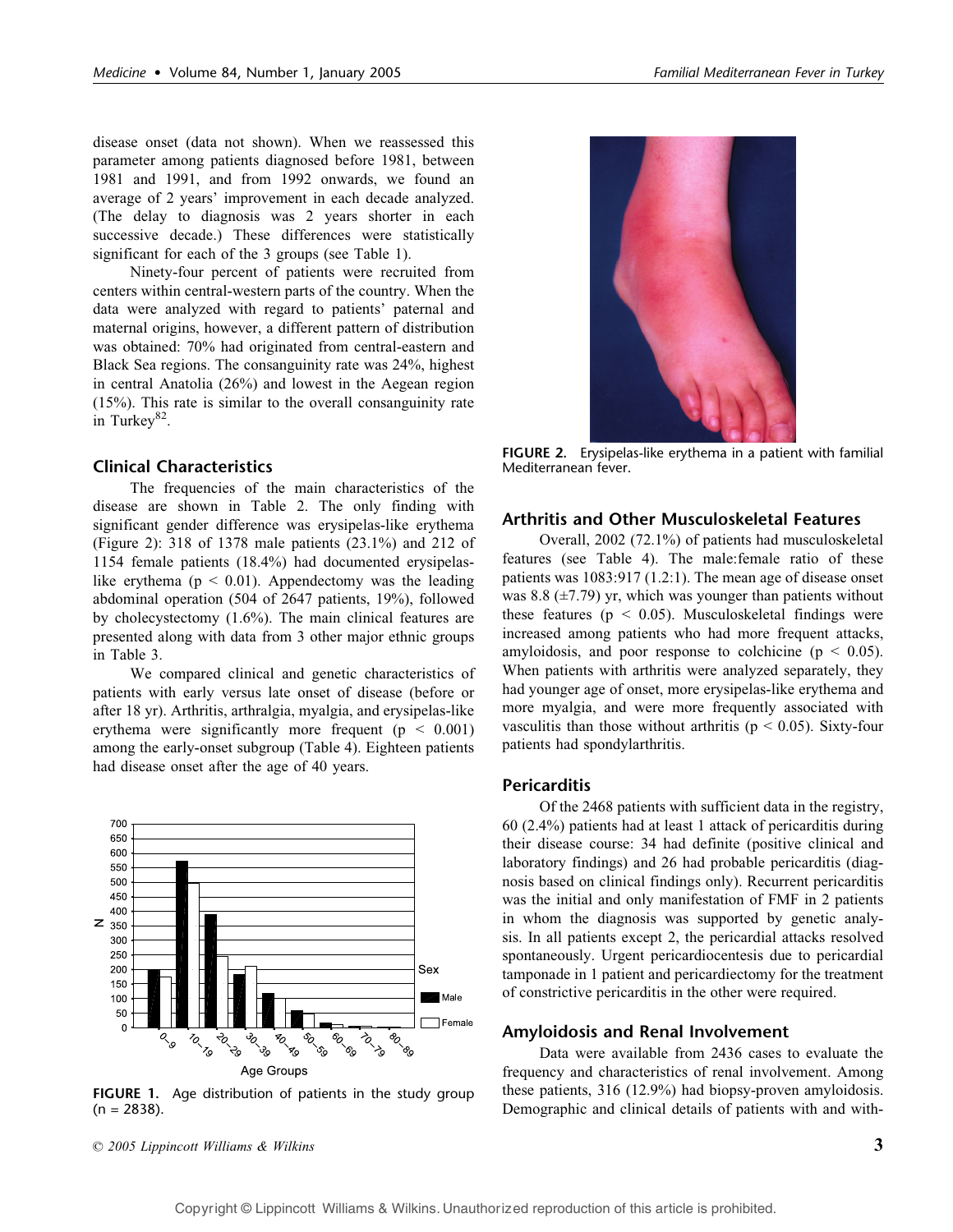| <b>TABLE 2.</b> Connect Features of Fations in the study Group (ii = 2050) |         |        |                            |                                               |                                                                |
|----------------------------------------------------------------------------|---------|--------|----------------------------|-----------------------------------------------|----------------------------------------------------------------|
| <b>Clinical Feature</b>                                                    | Present | Absent | "Unknown"/<br>Data Missing | <b>No. of Patients with</b><br>Data Available | <b>Percentage Present</b><br>(of Patients with Data Available) |
| Fever                                                                      | 2603    | 157    | 53/25                      | 2813                                          | 92.5                                                           |
| Peritonitis                                                                | 2635    | 143    | 33/27                      | 2811                                          | 93.7                                                           |
| Pleuritis                                                                  | 816     | 1710   | 89/223                     | 2615                                          | 31.2                                                           |
| Arthritis                                                                  | 1264    | 1342   | 62/170                     | 2668                                          | 47.4                                                           |
| Arthralgia                                                                 | 1190    | 1102   | 104/241                    | 2597                                          | 49.7                                                           |
| Erysipelas-like erythema                                                   | 530     | 1952   | 50/306                     | 2532                                          | 20.9                                                           |
| Myalgia                                                                    | 1028    | 1449   | 120/241                    | 2597                                          | 39.6                                                           |
| Protracted febrile myalgia                                                 | 57      | 2415   | 60/306                     | 2532                                          | 2.3                                                            |
| Protracted arthritis                                                       | 71      | 2591   | 43/133                     | 2705                                          | 2.6                                                            |

|  |  |  |  | <b>TABLE 2.</b> Clinical Features of Patients in the Study Group ( $n = 2838$ ) |
|--|--|--|--|---------------------------------------------------------------------------------|
|--|--|--|--|---------------------------------------------------------------------------------|

out amyloidosis are shown in Table 5. Delay in diagnosis of FMF (9.4  $\pm$  8.60 yr vs. 6.3  $\pm$  7.14 yr) and positive family history of amyloidosis (78/203, 38%, vs. 142/1679, 8%) significantly increased the risk of development of amyloidosis (odds ratio, 4.54;  $p < 0.001$ ). Five of the 18 patients who had experienced their first attack after 40 years of age developed amyloidosis. Presentation of the patients with amyloidosis at diagnosis included asymptomatic proteinuria  $(n = 99)$ , nephrotic syndrome  $(n = 123)$ , and renal failure  $(n = 123)$ 88). Seventy-five patients were on dialysis: 58 on hemodialysis and 17 on peritoneal dialysis. Renal transplantation was performed on 14 patients, 3 of whom had posttransplant recurrences. Twenty-two patients (0.8%) had nonamyloid glomerular diseases (Table 6), 4 of whom also had renal amyloidosis.

# Phenotype II

Nine patients presented with amyloidosis before the onset of clinical symptoms of FMF (''phenotype II''). Five of these had family members with FMF, 2 others were positive for M694V, and in the remaining 2, classical attacks started after the diagnosis of amyloidosis. One of the patients, who was found to be M694V homozygous, also

| <b>TABLE 3.</b> Clinical Features of Study Group Patients in |  |
|--------------------------------------------------------------|--|
| Percentages Compared with Other Ethnic Groups                |  |

|                                    | Turks<br>(PR) | Jews. | $(ref. 71)$ $(ref. 58)$ $(ref. 66)$ | Arabs Armenians |
|------------------------------------|---------------|-------|-------------------------------------|-----------------|
| No. of patients                    | 2838          | 470   | 192                                 | 100             |
| Fever                              | 92.5          | 100   | 100                                 | 100             |
| Peritonitis                        | 93.7          | 95    | 82                                  | 96              |
| Pleuritis                          | 31.2          | 40    | 43                                  | 87              |
| Arthritis                          | 47.4          | 77    | 37                                  | 37              |
| Erysipelas-like erythema           | 20.9          | 46    | 3                                   | 8               |
| Abbreviations: PR, present report. |               |       |                                     |                 |

had HLA-B27-negative ankylosing spondylitis. Genetic analysis was performed in 4 of these 9 patients: 2 were found to be M694V homozygotes, 1 was a carrier of M694V, and no mutation was detected in the fourth.

# ''FMF-Associated'' Diseases

Patient files were reviewed for previous diagnoses of certain diseases that may be associated with  $FMF<sup>36,49</sup>$ . Overall, 377 of 2716 patients had such notations; the frequencies of these diseases are shown in Table 7. There were 235 males and 142 females for a ratio of 1.65:1, and the mean age of onset of FMF was  $10.2 \pm 8.18$  years. The clinical and genetic features of this subgroup were compatible with the main study population.

# Response to Colchicine

All but 2.4% of patients had been prescribed colchicine, with 80% reporting regular use of the drug, 17% irregular use, and 0.6% during attacks only. Among the 2258 patients with available data, 51.2% had complete response, 46% had occasional attacks despite colchicine, and 2.8% were nonresponsive. The response rates (frequency and duration of FMF attacks before and after colchicine treatment) of patients using the drug regularly are demonstrated in Figure 3. Both the frequency and duration of attacks were significantly reduced after colchicine  $(p = 0.000)$ .

# Distribution of MEFV Mutations

Mutation analysis was available in 1090 patients. The leading mutation was M694V, seen in 51.4% (1121/2180), followed by M680I in 14.4% (313/2180), and V726A in 8.6% (188/2180). These 3 major mutations were searched for in every genotyped patient. For the evaluation of phenotypegenotype correlation, the patients were divided into 4 groups: patients homozygous for M694V ( $n = 306$ ), homozygous for M680I ( $n = 42$ ), simple and compound heterozygous for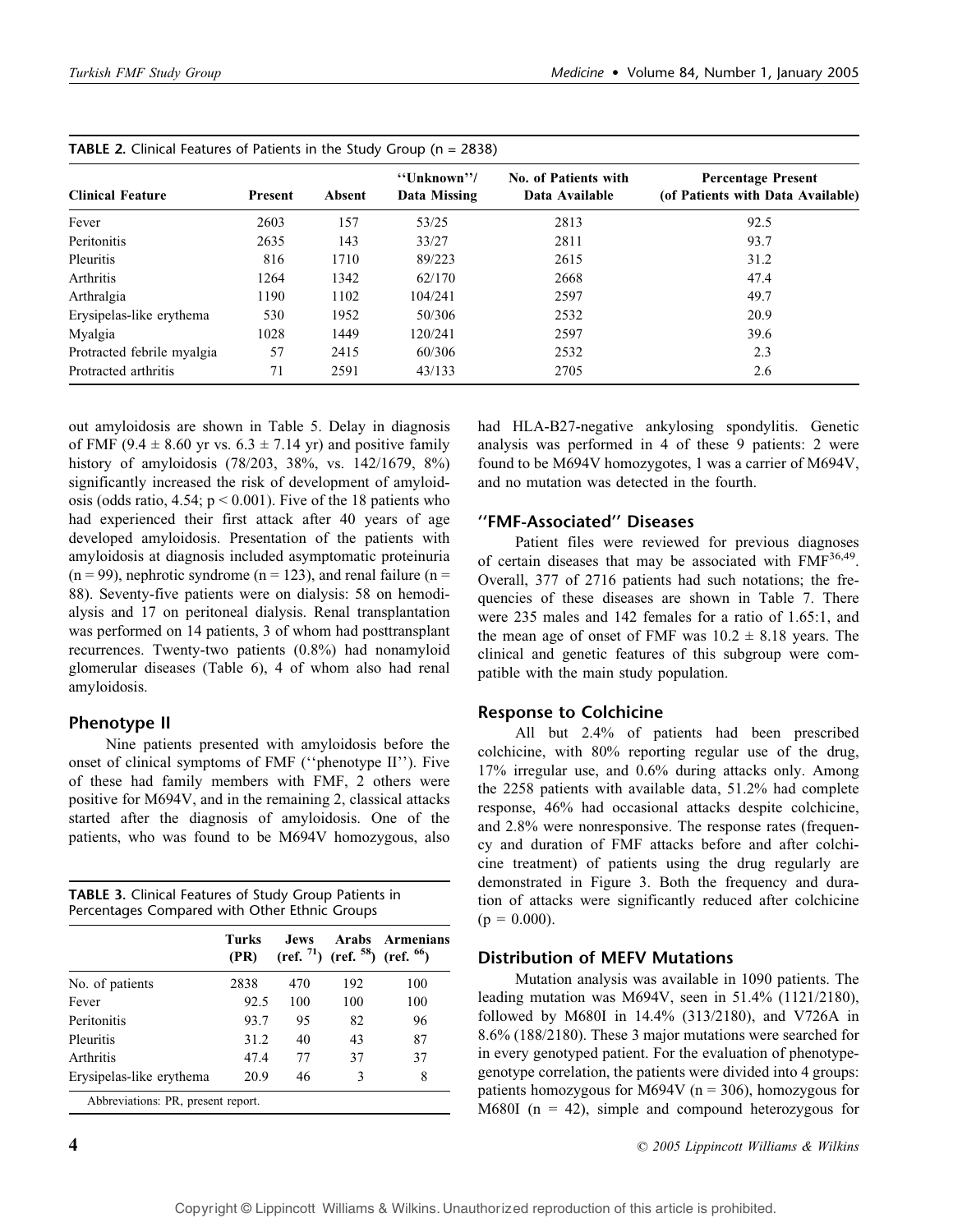

FIGURE 3. Frequency (per year) and duration (in days) of FMF attacks before and after colchicine. Black  $bar =$ precolchicine; white bar = postcolchicine; Y axis = number of patients.

M694V ( $n = 509$ ), and patients without M694V mutation plus those in whom none of the investigated mutations could be found (n = 233). Patients with the M694V/M694V genotype were found to have an earlier age of onset and higher frequency of arthritis and arthralgia compared with the other groups ( $p \le 0.001$  and  $p \le 0.001$ , respectively). There were no statistically significant differences between the groups for other clinical features including fever, abdominal pain, erysipelas-like erythema, and the development of amyloidosis.

## **DISCUSSION**

To our knowledge, this multicenter study is the largest series of FMF patients reported from 1 country. Since the estimated prevalence of the disease in Turkey is  $0.1\%^{15,51}$ , this cohort is about 5% of the total number of FMF cases in the country. Most of the medical schools and referral hospitals of the country were part of the study group, hence this low rate may indicate that many patients remain undiagnosed and that mild forms of the disease may exist without being identified.

The relatively large number of patients recruited from various geographic regions and a wide range of subspecialty clinics may have helped to minimize referral bias. The large number of cases facilitated our ability to disclose more rare forms, and presentations of the disease such as pericarditis, nonamyloid renal involvement, and amyloidosis complicating late-onset FMF were magnified.

The results of the current analysis are in agreement with our preliminary observations that patients with FMF originate mainly from the non-Mediterranean regions of Turkey<sup>48,79,90</sup>. Eighty-six percent of the patients were born in 1 of the 3 major provinces located in the central and western parts of the country. However, when the parental origins were considered, over 70% of the cases originated from central and eastern Anatolia and inner Black Sea regions. The intense migration of people from east to west Turkey, and the scarcity of centers from eastern and southeastern regions among the Turkish FMF Study Group participants might help to explain these discrepancies. No such patient-parent discrepancies were observed with respect to their origins among other control groups<sup>79,90</sup>. Likewise, the Black Sea region was underrepresented with only 1 participating center, but a quarter of the parents originated from this region.

Not unlike results found in other ethnic groups, M694V was the leading mutation in the Turkish FMF Study Group patients. The M680I mutation, which is notably rare among Jews and relatively more prevalent in Armenians and Arabs, was the second most common mutation in our patients. Several investigators have observed an earlier age of onset, higher frequency of arthritis, and higher prevalence of amyloidosis in M694V homozygous patients<sup>3,10,12,14,21,30,35,39,45,64,68</sup>. Although our data to this

| <b>Clinical Feature</b>  | Age at Disease Onset <18 yr $(\% )$ | Age at Disease Onset >18 yr $(\% )$ | p Value | $X^2$ |
|--------------------------|-------------------------------------|-------------------------------------|---------|-------|
| Arthritis                | 1120/2165 (51.7)                    | 105/388(27.1)                       | < 0.001 | 0.000 |
| Arthralgia               | 987/1908 (51.7)                     | 149/373 (39.9)                      | < 0.001 | 0.000 |
| Myalgia                  | 879/2115 (41.6)                     | 112/368(30.4)                       | < 0.001 | 0.000 |
| Erysipelas-like erythema | 478/2044 (23.4)                     | 39/376 (10.4)                       | < 0.001 | 0.000 |

 $\odot$  2005 Lippincott Williams & Wilkins  $5$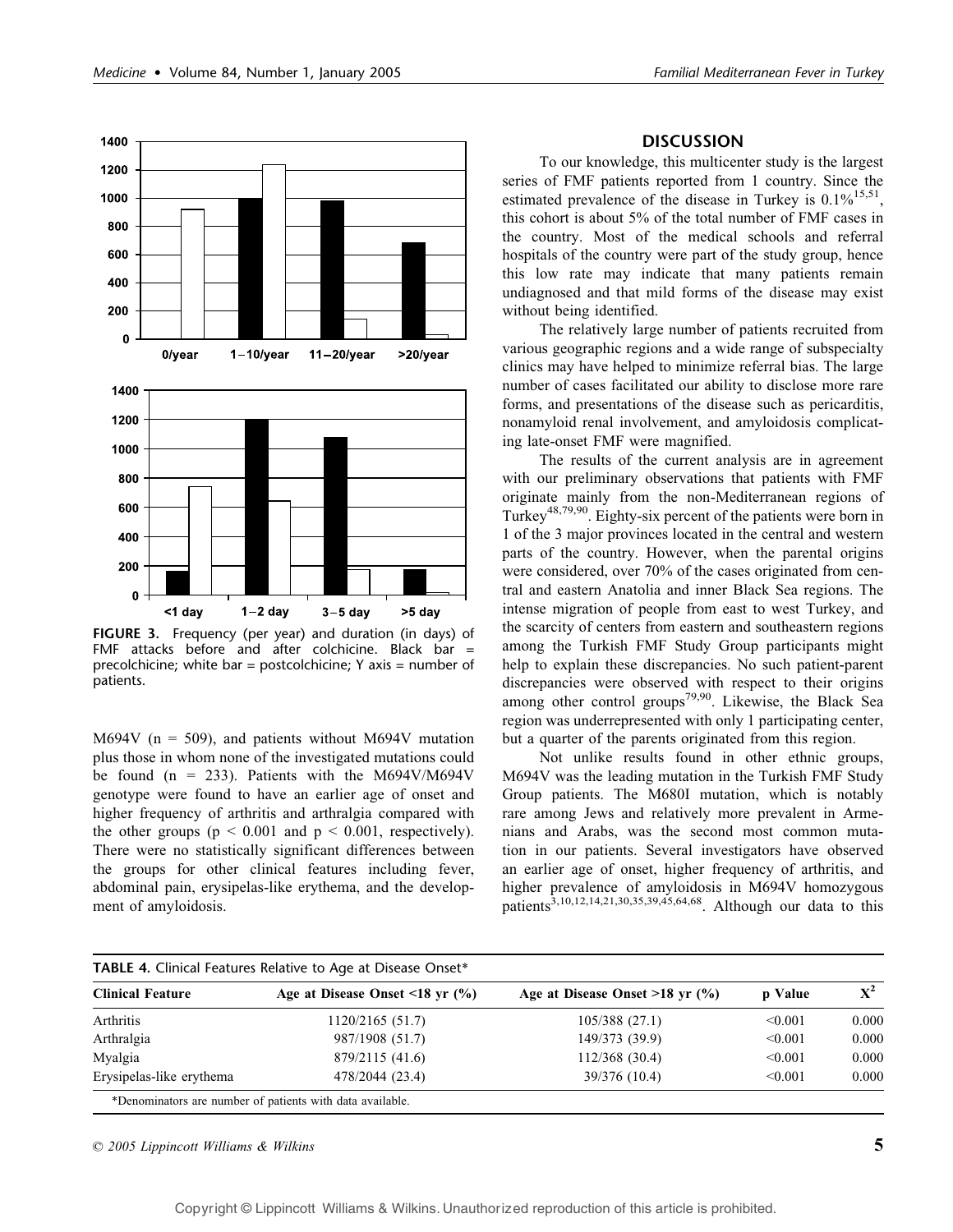|                                        | <b>Patients With Amyloidosis</b><br>$(n = 316)$ | <b>Patients Without Amyloidosis</b><br>$(n = 2120)$ | p Value   |
|----------------------------------------|-------------------------------------------------|-----------------------------------------------------|-----------|
| Male: female                           | 178:138 (1.28)                                  | 1152:968 (1.19)                                     | <b>NS</b> |
| Mean age at onset of symptoms, yr (SD) | 9.6(8.07)                                       | 8.9(8.28)                                           | NS.       |
| Mean age at diagnosis, yr (SD)         | 19.2 (11.84)                                    | 15.2(11.05)                                         | < 0.001   |
| Delay in diagnosis of FMF, yr (SD)     | 9.4(8.60)                                       | 6.3(7.14)                                           | < 0.001   |
| Family history of FMF                  | 102/316(32%)                                    | 716/2120 (34%)                                      | NS.       |
| Family history of amyloidosis          | 78/203 (38%)                                    | 142/1679(8%)                                        | < 0.001   |

point are consistent with previous findings, the results regarding amyloidosis were contradictory to those of several other studies. Historically, the risk for amyloidosis has been considered to be unequally dispersed among various ethnic groups; even people with similar ethnic backgrounds living in different environments were found to harbor different risk rates<sup>54</sup>. Although most previous genetic studies showed that M694V was the leading locus of risk for developing amyloidosis, patients with mutations other than M694V would still be prone to this complication<sup>8,64,86</sup>. Besides, 2 major studies from Turkey had not demonstrated an association between the development of amyloidosis and M694V homozygosity<sup>76,88</sup>. More recently, an increased risk of amyloidosis among M694V homozygotes has been reported by 2 different Turkish groups<sup>65,91</sup>. The development of amyloidosis secondary to FMF seems not to be explained only by the presence of any particular known genotype. Some other determinants such as environmental factors and modifier genes may have additional effects<sup>2,11,62,78</sup>. When a sufficient number of FMF patients with different ethnic backgrounds have been evaluated, the genetic basis of the relationship between FMF and amyloidosis will be better understood.

It is generally accepted that late-onset FMF has a milder clinical picture, which implies less inflammatory burden, and hence a lower risk of amyloidosis $61,72$ . However, 5 of our 18 patients with a disease onset after age 40 years had amyloidosis. Mild clinical presentation may be misleading, as FMF patients may have ''subclinical'' inflammation during the attack-free intervals $32,46,81$ . Another possible explanation for this rather unexpected finding may be that in several patients who had purely arthritic attacks during childhood, the disease may have remained undiagnosed (or been misdiagnosed as juvenile chronic arthritis or acute rheumatic fever), and thus the patients were deprived of colchicine treatment. An even more important clinical implication of this observation would be that the severity of the disease course and development of amyloidosis may not be uniformly concordant.

This peculiarity may also be another difficulty of defining ''phenotype II'' cases. The classical description of phenotype II is a patient with a positive family history of FMF, who has developed AA-type amyloidosis without experiencing clinical features of the disease  $17$ . Genetic

| <b>TABLE 6.</b> Renal Pathology of 22 Patients With Nonamyloid<br><b>Glomerular Diseases</b> |                        |                                                                   | No. of Patients $(\%)^*$ | M: F   |
|----------------------------------------------------------------------------------------------|------------------------|-------------------------------------------------------------------|--------------------------|--------|
|                                                                                              | <b>No. of Patients</b> | Henoch-Schönlein purpura                                          | 75(2.7)                  | 53:22  |
|                                                                                              | $(n = 22)$             | Polyarteritis nodosa                                              | 24(0.9)                  | 12:12  |
|                                                                                              |                        | Behcet syndrome                                                   | 14(0.5)                  | 7:7    |
| Mesangiocapillary<br>glomerulonephritis                                                      | 6 (2 with amyloidosis) | Chronic inflammatory arthritis                                    | 37(1.3)                  | 16:21  |
| Mesangial proliferative                                                                      | 6 (1 with amyloidosis) | Systemic lupus erythematosus                                      | 4(0.1)                   | 0:4    |
| glomerulonephritis                                                                           |                        | Acute rheumatic fever                                             | 139(5)                   | 100:39 |
| Diffuse endocapillary                                                                        | 5                      | Seronegative spondylarthritis                                     | 64(2.3)                  | 36:28  |
| proliferative glomerulonephritis                                                             |                        | <b>APSGN</b>                                                      | 10(0.4)                  | 5:5    |
| Focal glomerular sclerosis                                                                   |                        | Uveitis                                                           | 6(0.2)                   | 3:3    |
| Membranous glomerulonephritis                                                                |                        | Inflammatory bowel disease                                        | 4(0.1)                   | 3:1    |
| IgA nephropathy                                                                              |                        | Abbreviations: APSGN, acute poststreptococcic glomerulonephritis. |                          |        |
| Polyarteritis nodosa                                                                         | 2 (1 with amyloidosis) | *Percentage of 2716 patients with data available.                 |                          |        |

TABLE 7. Frequency of Diseases That May Be Associated With FMF

 $\bullet$   $\bullet$  2005 Lippincott Williams & Wilkins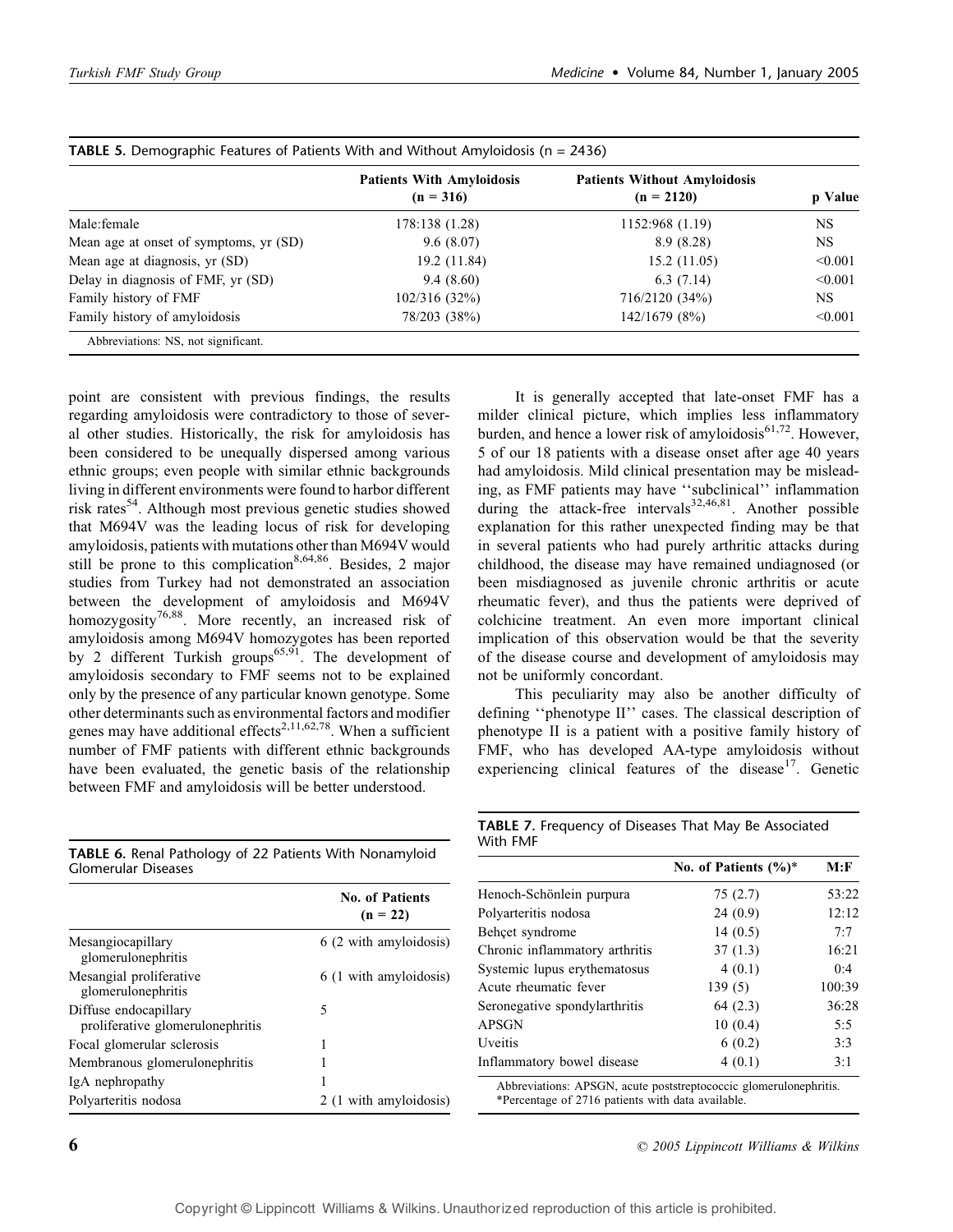analysis would strengthen the clinical diagnosis of phenotype II to a certain extent, but would still be inconclusive, as there are a substantial number of FMF patients with no demonstrable mutations, while some of the asymptomatic relatives may be homozygous or compound heterozygous (so-called phenotype III cases)<sup>4,29,80</sup>. Among our patients, 9 patients had a probable diagnosis of phenotype II (0.3%), and 4 of them were genotyped. Besides the 2 patients with 2 mutations, 1 was a carrier, and none of the 3 common mutations was detected in the other. We propose that patients with AA amyloidosis without a predisposing disease can be classed as phenotype II if they have other family members with FMF, and/or 2 MEFV mutations, and/or develop classical FMF attacks after the diagnosis of amyloidosis. A final note regarding its prevalence is that phenotype II seems to be quite rare<sup> $\bar{3}1,34,35,43$ </sup>.

Although amyloidosis was less prevalent than expected among Turkish M694V homozygotes, its prevalence was alarmingly high in the whole group (12.9%). This rate may be a reflection of the delay in diagnosis and/or inadequate colchicine therapy. On the other hand, many mild cases may have remained undiagnosed, and thus severe cases carrying a higher risk of amyloidosis may have been over-represented. If the above ratio was applicable to all the FMF patients in the country, several thousand cases of AA amyloidosis would be expected to exist; therefore, a referral bias cannot be excluded. Together with a delayed diagnosis of FMF, positive family history of amyloidosis was an important risk factor for the development of amyloidosis in our patients (odds ratio, 4.54). This was originally observed by 2 different Turkish groups, 1 of which showed that a family history of amyloidosis was associated with an odds ratio of 2.4 for the development of amyloidosis in the proband<sup>62,89</sup>.

Twenty-two patients had nonamyloid glomerular disease in the current series. Indeed, it was reported that patients with FMF are prone to exhibit a variety of glomerular lesions other than amyloidosis. An important source of confusion is the interpretation of persistent albuminuria as a sign of amyloidosis without any histologic proof. The actual frequency of nonamyloid glomerular lesions depends largely on the number of kidney biopsies performed in patients with abnormal urinary findings $63,74,87$ .

Another important observation is that some patients experience occasional attacks of FMF despite colchicine treatment. Although colchicine is a very effective drug in treating FMF and is unique in preventing the development of amyloidosis, novel therapeutic supplements are needed to alleviate these unpredictable and incapacitating attacks.

The association of Henoch-Schönlein purpura and polyarteritis nodosa with FMF is well established; early reports date back to the  $1950s^{6,19,49,50}$ . The prevalence of Henoch-Schönlein purpura is estimated as  $2.7/100$  and of polyarteritis nodosa as 9/1000 among this study group. These figures are significantly higher than the prevalence reported in the general population, which is 8/1000 for Henoch-Schönlein purpura and  $6/100,000$  for polyarteritis nodosa<sup>44</sup>. No male predilection but a younger age of onset was observed in this FMF-related vasculitis group when compared with patients with classical polyarteritis nodosa, which is a disease of the fifth decade and older. We propose that FMF should be included in the list of etiologic factors described for these vasculitides, especially in populations at high risk for FMF. Indeed, it was also shown that most children with FMF-associated vasculitis have identifiable mutations in the MEFV gene<sup>23,75</sup>. Fourteen FMF patients were reported to have coexisting Behçet syndrome among the current study population (5/1000), which was not different from the overall prevalence in Turkey<sup>92</sup>. No case of Behcet syndrome was detected in children aged younger than 16 years in another epidemiologic study from Turkey, but 3 of the 14 patients in the current study were aged younger than  $16$  years<sup>51</sup>. Authors have reported that the concomitant occurrence of Behçet syndrome and FMF was much higher than expected in the general Israeli population, and have suggested that MEFV mutations may serve as susceptibility factors in this syndrome<sup>67,77</sup>. The possible association between FMF and Behçet syndrome, however, is not as clear as the association with Henoch-Schönlein purpura and polyarteritis nodosa. The reported concurrence may be related simply to the ethnic origin of the patients or may reflect a true disease association<sup>5</sup>. Without properly designed studies, it is difficult to draw a definite conclusion.

The frequency of acute rheumatic fever was high in our FMF population (4.9%). We believe most of these retrospective data on acute rheumatic fever reflect true FMF arthritis attacks. This is implied by the high rate of amyloidosis among these patients. Many of these patients may have been diagnosed erroneously as having acute rheumatic fever, and thus received only penicillin prophylaxis while the initiation of colchicine was delayed. Although the predisposition to have acute rheumatic fever is more likely multifactorial or may be polygenic, a  $2002$  study<sup>84</sup> revealed that the frequency of an MEFV mutation in patients with rheumatic carditis or rheumatic heart disease was 4 times greater than in the estimated frequency of normal population. This noteworthy finding deserves attention because of the possible relationship between acute rheumatic fever and FMF. Pediatricians practicing in the eastern Mediterranean should be aware that FMF may present solely with attacks of arthritis, and they should consider FMF in the differential diagnosis of acute rheumatic fever. To elucidate the true incidence of acute rheumatic fever in patients with FMF, a future genetic study addressing this question should enroll patients with rheumatic carditis.

 $\degree$  2005 Lippincott Williams & Wilkins  $\degree$  7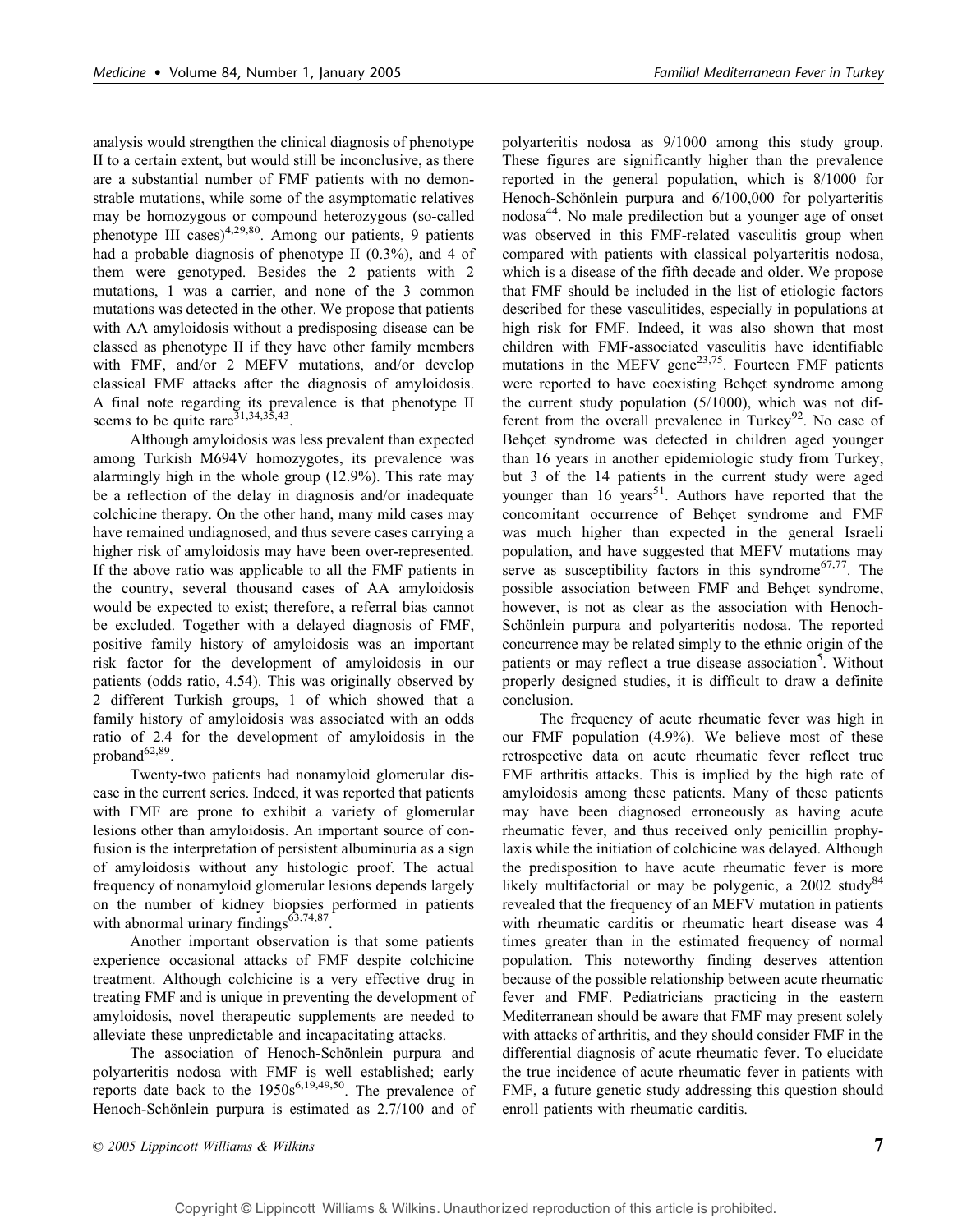The incidence of acute appendicitis is about 0.1% and probably declining $33,47,85$ . The positive history of appendectomy (19%) in the young population of the current study is relatively high, suggesting that many of these patients may have been operated on unnecessarily. At least 2% of patients with acute abdomen seen in the emergency ward of a major hospital in Istanbul were found to be definite  $FMF$  cases<sup>41</sup>.

Pericardial involvement is a rare manifestation of FMF. It is usually accompanied by other features of the disease. Pericardial attacks subside spontaneously in almost all patients without sequelae. Although the occurrence of pericarditis in FMF has been the subject of several case reports, pericardial involvement has not been reported in large FMF series in the past<sup>16,18,21,57,70,71,73,83,94,96</sup>. In the largest study to date<sup>28</sup>, authors reevaluated pericardial involvement in 1553 thoracic attacks of 3976 FMF patients and clearly showed that pericarditis did occur as a manifestation of FMF, with a prevalence of 0.7%. The prevalence of definite pericardial involvement in the current study was 1.4%. Although this is 2 times greater than that of the aforementioned study, pericarditis is still a relatively uncommon manifestation in our patients, compared to other forms of serositis.

The current study inevitably bears the drawbacks of retrospective data collection. Although the participating centers were encouraged to update their patient files, and 2119/2838 (74.7%) of the patients were diagnosed during the last decade (see Table 1), these measures probably are not sufficient to overcome the negative impact of retrospectively obtained data. Moreover, there are still some general problems of describing certain characteristics and aspects of FMF, such as disease severity, response to colchicine, and ''phenotype II.'' These problems are further accentuated in a study such as this, when numerous centers pool their data. Likewise, the data on the presence of other diseases may have several sources of bias, and should be considered with caution. Centers may be prone to recruit and report patients with more than 1 pathology. In addition, some of the other diseases may have been diagnosed elsewhere, raising the question of the relevance of the available data. This shortcoming was particularly evident in cases with a previous diagnosis of acute rheumatic fever. The overlapping features of diseases, especially arthritis, may cause diagnostic inaccuracy.

Almost 60 years after being fully recognized as a disease, FMF is explored mainly at the molecular level now. Nevertheless, several clinical topics require in-depth clarification. In addition to the above-mentioned shortcomings, the follow-up of pregnant patients on colchicine, the relevance of ''subclinical'' inflammation as an accelerator of atherosclerosis in FMF, and the assessment of elderly FMF patients who use other drugs along with colchicine are a few of the issues demanding well-controlled prospective studies.

# Conclusion

To our knowledge, this is the largest FMF population reported from 1 country so far. With this study population, we can provide a general description of the disease in the Turkish population, and we have a sufficient number of patients displaying rare clinical characteristics to study in detail. The data reveal some interesting characteristics of FMF and show us that amyloidosis is still a considerable problem among our patients; even those with a disease onset after age 40 years are not free from this risk. While exciting knowledge is emerging from laboratory investigations of the pathogenetic mechanisms of FMF, prospective clinical studies with sufficiently large numbers of patients and different ethnic groups will help us understand better this noteworthy disease.

## ACKNOWLEDGMENT

The authors thank Marc A. Schuckit for reviewing this paper.

# APPENDIX 1: LIST OF AUTHORS

## Writing Committee

Mehmet Tunca, Servet Akar, Fatos Onen (Dokuz Eylul University School of Medicine); Huri Ozdogan, Ozgur Kasapcopur (Istanbul University Cerrahpasa School of Medicine); Fatos Yalcinkaya, Ercan Tutar (Ankara University School of Medicine); Seza Ozen, Rezan Topaloglu, Engin Yilmaz, Mustafa Arici, Aysin Bakkaloglu, Nesrin Besbas (Hacettepe University School of Medicine ); Tekin Akpolat (Ondokuz Mayis University School of Medicine); Ayhan Dinc (Gulhane Military Medical School); Eren Erken (Cukurova University School of Medicine).

# Statistics and Database

Kazim Tirpan (Principal Health Directorate of Eskisehir); Huseyin TE Ozer (Cukurova University School of Medicine); Merih Birlik, Mujde Soyturk (Dokuz Eylul University School of Medicine); Taskin Senturk (Adnan Menderes University School of Medicine).

## Genetic Analyses

Banu Balci, Meral Ozguc (Hacettepe University School of Medicine); Munis Dundar (Erciyes University School of Medicine); Ece Akar, Nejat Akar, Duygu Ozel (Ankara University School of Medicine); Sevim Gonen, Muge Misirlioglu, Oguz Soylemezoglu (Gazi University School of Medicine); Ramazan Gunesacar (Cukurova University School of Medicine); Ozden Altiok (Dokuz Eylul University School of Medicine); David R. Booth, Philip N. Hawkins (Department of Medicine, Royal Free and University College Medical School, London, UK); Isabelle Touitou (Laboratoire de génétique moléculaire et chromosomique, Hopital A de Villeneuve, Montpellier, France); Ivona Aksentijevich (Arthritis and Rheumatism Branch, Genetics Section, National Institute of Arthritis and Musculoskeletal and Skin Diseases, Bethesda, MD, USA); Yakov Matzner (deceased) (Department of Internal Medicine, Hadassah-Hebrew University Medical School, Jerusalem, Israel.)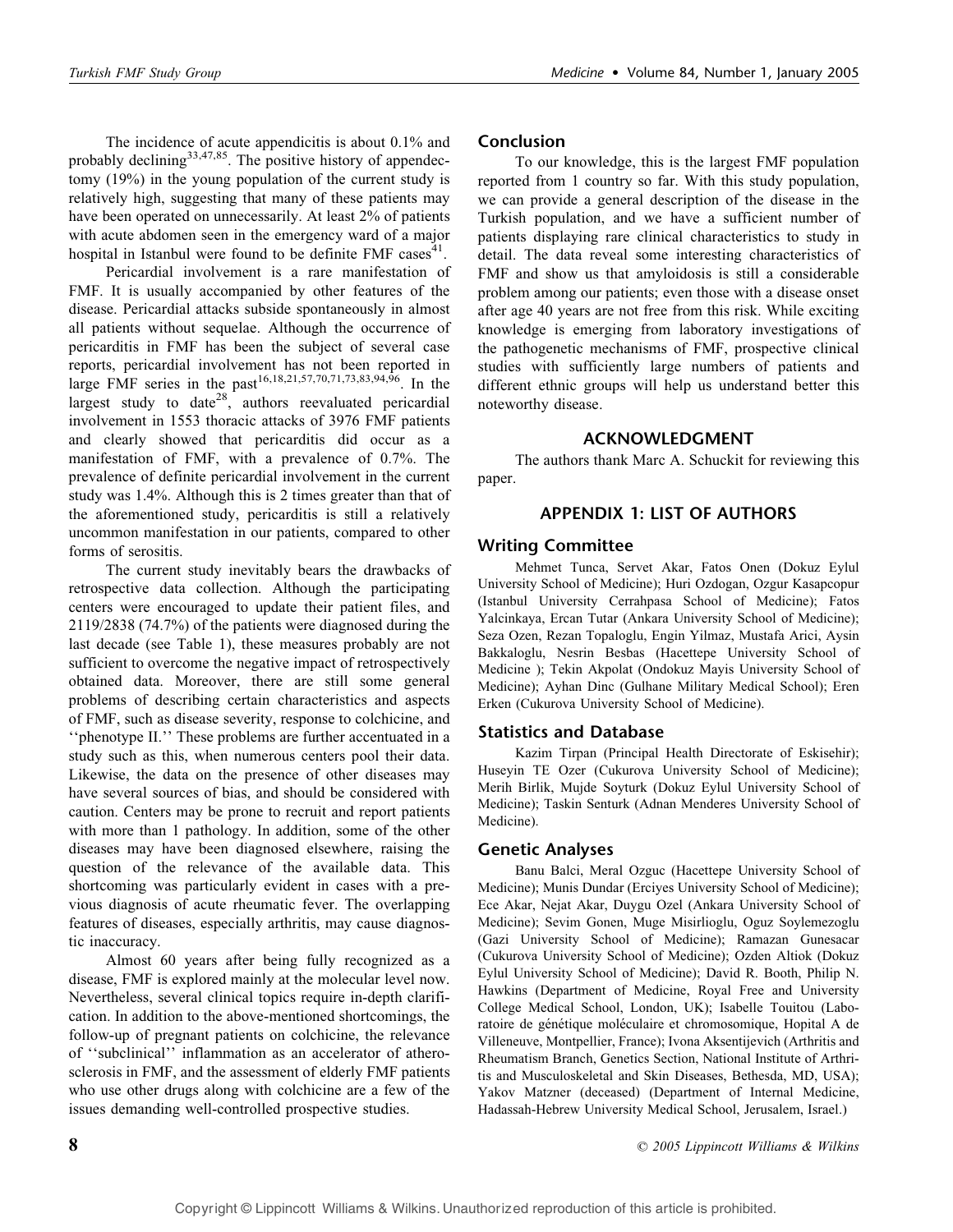### Other Members of the Turkish FMF Study Group

Hacettepe University School of Medicine: Serap Arslan, Yasemin Balaban, Figen Batman, Yusuf Bayraktar, Sule Apras, Meral Calguneri, Ali Duzova, Taylan Kav, Fatih Ozaltin, Halis Simsek, Bulent Sivri, Gonca Tatar. Dokuz Eylul University School of Medicine: Nurullah Akkoc, Salih Kavukcu, Alper Soylu, Mehmet Turkmen, Erbil Unsal. Istanbul University Cerrahpasa School of Medicine: Nil Arisoy, Salim Caliskan, Feride Gogus, Seval Masatlioglu, Lale Sever. Ankara Social Security Children's Hospital: Nermin Akkok, Nilgun Cakar, Nazli Kara, Hulusi Kocak, Sila Ozalp. Istanbul University Istanbul Faculty of Medicine: Ilmay Bilge, Sevinc Emre, Ahmet Gul, Sevil Kamali, Banu Sadikoglu, Fatih Selcukbiricik, Aydan Sirin, Aysegul Sucu. Ankara Dr.Sami Ulus Children's Hospital: Kenan Bek, Mehmet Bulbul, Ali Delibas, Gulay Demircin, Ozlem Erdogan, Ayse Oner. Ankara University School of Medicine: Mesiha Ekim, Nuray Ozkaya, Mustafa Tekin. Gulhane Military Medical School: Erkan Demirkaya, Hakan Erdem, Faysal Gok, Salih Pay. Ondokuz Mayis University School of Medicine: Ismail Islek. Ege University School of Medicine: Yasemin Kabasakal, Gokhan Keser, Mustafa Ozmen. Marmara University School of Medicine: Emel Akoglu, Pamir Atagunduz, Haner Direskeneli, Musa Temel, Serhan Tuglular. Gazi University School of Medicine: Necla Buyan, Sevcan Bakkaloglu, Ulver Derici, Berna Goker, Suleyman Kalman, Ozan Ozkaya. Erciyes University School of Medicine: Ruhan Dusunsel, Zubeyde Gunduz, M. Hakan Poyrazoglu. Osmangazi University School of Medicine: Cengiz Korkmaz. Baskent University School of Medicine: Esra Baskin, Hamide Kart Koseoglu, Umit Saatci, Eftal Yucel. Akdeniz University School of Medicine: Erkan Coban, Gulsen Yakupoglu. Suleyman Demirel University School of Medicine: Faruk Oktem, Ercan Tunc. Kocaeli University School of Medicine: Ayse Cefle. Pamukkale University School of Medicine: Veli Cobankara.

## APPENDIX 2: LIST OF DEFINITIONS

# Tel-Hashomer Criteria for Diagnosis of FMF<sup>55</sup>

Major Criteria:

- 1. Recurrent febrile episodes accompanied by peritonitis, pleuritis, or synovitis
- 2. Amyloidosis of AA-type without predisposing disease
- 3. Favorable response to continuous colchicine treatment Minor Criteria:
- 1. Recurrent febrile episodes
- 2. Erysipelas-like erythema
- 3. Positive history of FMF in a first-degree relative
- Definite Diagnosis: 2 major criteria or 1 major and 2 minor criteria

Probable Diagnosis: 1 major and 1 minor criterion

#### Pericarditis

Probable Diagnosis: Presence of retrosternal typical pericardial chest pain and/or pericardial friction rub observed and documented by a physician

Definite Diagnosis: Chest radiographic and/or electrocardiographic and/or echocardiographic documentation in addition to clinical signs

#### Protracted Arthritis

Arthritis with duration longer than 4 weeks

## Protracted Febrile Myalgia

Severe muscle pains with duration up to 6 weeks accompanied by high fever

#### Phenotype II

A patient fulfilling any one of the following definitions:

- 1. Biopsy-proven AA amyloidosis without prior symptoms of FMF, or a predisposing disease, in a patient with a positive family history of FMF
- 2. Classical FMF attacks appearing after biopsy-proven AA amyloidosis
- 3. Biopsy-proven AA amyloidosis plus presence of 2 mutations

### REFERENCES

- 1. Akar N, Misirlioglu M, Yalcinkaya F, Akar E, Cakar N, Tumer N, Akcakus M, Tastan H, Matzner Y. MEFV mutations in Turkish patients suffering from familial mediterranean fever. Hum Mutat. 2000;15: 118–119.
- 2. Akar N, Hasipek M, Akar E, Ekim M, Yalcinkaya F, Cakar N. Serum amyloid A1 and tumor necrosis factor-alpha alleles in Turkish familial Mediterranean fever patients with and without amyloidosis. Amyloid. 2003;10:12–16.
- 3. Ben-Chetrit E, Backenroth R. Amyloidosis induced, end stage renal disease in patients with familial Mediterranean fever is highly associated with point mutations in the MEFV gene. Ann Rheum Dis. 2001;60:146–149.
- 4. Ben-Chetrit E, Urieli-Shoval S, Calko S, Abeliovich D, Matzner Y. Molecular diagnosis of FMF: lessons from a study of 446 unrelated individuals. Clin Exp Rheumatol. 2002;20(Suppl 26):S25–S29.
- 5. Ben-Chetrit E, Yazici H. Thoughts on the proposed links between Behcet's disease and familial Mediterranean fever. Clin Exp Rheumatol. 2002;20(Suppl 26):S1–S2.
- 6. Benhamou E, Albou A, Destaing F, Ferrand B, Boineau N. Periarterite noueseuse et malade periodique. Bull Soc Med Hop Paris. 1954;70: 247–254.
- 7. Booth DR, Bennetts B, Christodoulou J, Steward G. FMF in Australia an under-diagnosed disease [abstract]. Clin Exp Rheumatol. 2002;20 (Suppl 26):S–90.
- 8. Booth DR, Gillmore JD, Booth SE, Pepys MB, Hawkins PN. Pyrin/ Maronestrin mutations in familial Mediterranean fever. QJM. 1998;91: 603–606.
- 9. Booth DR, Lachmann HJ, Gillmore JD, Booth SE, Hawkins PN. Prevalence and significance of the familial Mediterranean fever gene mutation encoding pyrin Q148. QJM. 2001;94:527–531.
- 10. Brik R, Shinawi M, Kepten I, Berant M, Gershoni-Baruch R. Familial Mediterranean fever: clinical and genetic characterization in a mixed pediatric population of Jewish and Arab patients. Pediatrics. 1999; 103:e70.
- 11. Cazeneuve C, Ajrapetyan H, Papin S, Roudot-Thoraval F, Genevieve D, Mndjoyan E, Papazian M, Sarkisian A, Babloyan A, Boissier B, Duquesnoy P, Kouyoumdjian JC, Girodon-Boulandet E, Grateau G, Sarkisian T, Amselem S. Identification of MEFV-independent modifying genetic factors for familial Mediterranean fever. Am J Hum Genet. 2000;67:1136–1143.
- 12. Cazeneuve C, Sarkisian T, Pecheux C, Dervichian M, Nedelec B, Reinert P, Ayvazyan A, Kouyoumdjian JC, Ajrapetyan H, Delpech M, Goossens M, Dode C, Grateau G, Amselem S. MEFV-Gene analysis in Armenian patients with familial Mediterranean fever: diagnostic value and unfavorable renal prognosis of the M694V homozygous genotype—genetic and therapeutic implications. Am J Hum Genet. 1999;65:88–97.
- 13. Chae JJ, Komarow HD, Cheng J, Wood G, Raben N, Liu PP, Kastner DL. Targeted disruption of pyrin, the FMF protein, causes heightened

 $\odot$  2005 Lippincott Williams & Wilkins  $\ddot{\phantom{1}}$  9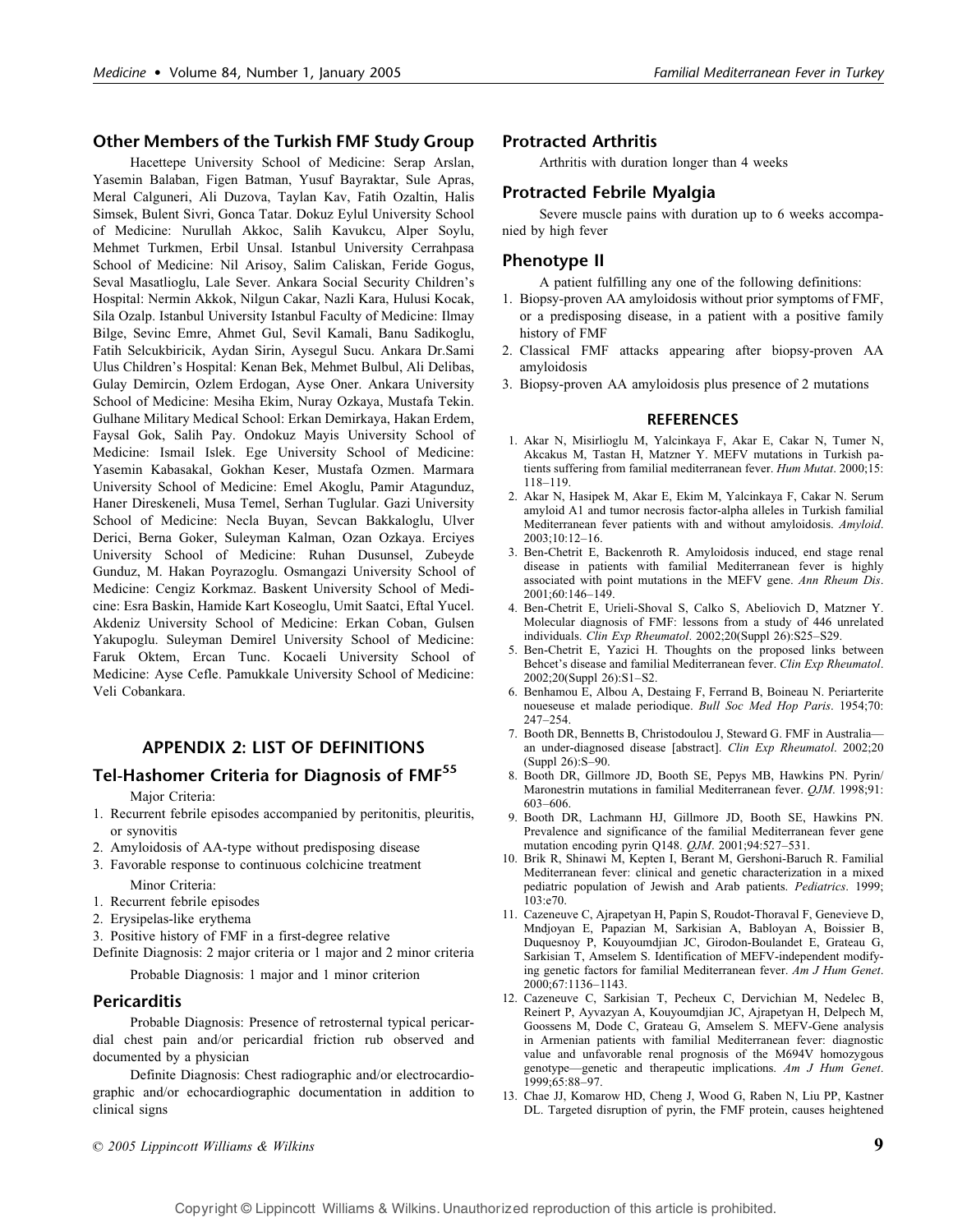sensitivity to endotoxin and a defect in macrophage apoptosis. Mol Cell. 2003;11:591–604.

- 14. Dewalle M, Domingo C, Rozenbaum M, Ben-Chetrit E, Cattan D, Bernot A, Dross C, Dupont M, Notarnicola C, Levy M, Rosner I, Demaille J, Touitou I. Phenotype-genotype correlation in Jewish patients suffering from familial Mediterranean fever (FMF). Eur J Hum Genet. 1998;6:95–97.
- 15. Dinc A, Pay S, Turan M, Simsek I. Prevalence of familial Mediterranean fever in young Turkish men [abstract]. Clin Exp Rheumatol. 2000;  $18.292$
- 16. Eliakim M, Ehrenfeld EN. Electrocardiographic changes in recurrent polyserositis (''periodic disease''). Am J Cardiol. 1961;7:517–520.
- 17. Eliakim M, Levy M, Ehrenfeld M. Recurrent polyserositis. Amsterdam: Elsevier/North-Holland Biomedical Press; 1981:118–119.
- 18. Erol C, Sonel A, Candan I, Omurlu K, Akyol T. Pericardial involvement in familial Mediterranean fever. Postgrad Med J. 1988;64: 453–454.
- 19. Flatau E, Kohn D, Schiller D, Lurie M, Levy E. Schonlein-Henoch syndrome in patients with familial Mediterranean fever. Arthritis Rheum. 1982;25:42–47.
- 20. French FMF Consortium. A candidate gene for familial Mediterranean fever. Nature Genet. 1997;17:25–31.
- 21. Gale A, Levin ME. Pericarditis and auricular fibrillation. Occurrence in familial Mediterranean fever. Arch Intern Med. 1963;112:234–241.
- 22. Gershoni-Baruch R, Brik R, Zacks N, Shinawi M, Lidar M, Livneh A. The contribution of genotypes at the MEFV and SAA1 loci to amyloidosis and disease severity in patients with familial Mediterranean fever. Arthritis Rheum. 2003;48:1149–1155.
- 23. Gershoni-Baruch R, Broza Y, Brik R. Prevalence and significance of mutations in the familial Mediterranean fever gene in Henoch-Schoenlein purpura. J Pediatr. 2003;143:658–661.
- 24. Goldfinger SE. Colchicine for familial Mediterranean fever. N Engl J Med. 1972;287:1302.
- 25. International FMF Consortium. Ancient missense mutations in a new member of the RoRet gene family are likely to cause familial Mediterranean fever. Cell. 1997;90:797–807.
- 26. Janeway TC, Mosenthal HO. Unusual paroxysmal syndrome, probably allied to recurrent vomiting, with a study of nitrogen metabolism. Trans Assoc Am Physicians. 1908;23:504–518.
- 27. Kastner DL, O'Shea JJ. A fever gene comes in from the cold. Nature Genet. 2001;29:241–242.
- 28. Kees S, Langevitz P, Zemer D, Padeh S, Pras M, Livneh A. Attacks of pericarditis as a manifestation of familial Mediterranean fever (FMF). QJM. 1997;90:643–647.
- 29. Kogan A, Shinar Y, Lidar M, Revivo A, Langevitz P, Padeh S, Pras M, Livneh A. Common MEFV mutations among Jewish ethnic groups in Israel: high frequency of carrier and phenotype III states and absence of a perceptible biological advantage for the carrier state. Am J Med Genet. 2001;102:272–276.
- 30. Kone Paut I, Dubuc M, Sportouch J, Minodier P, Garnier JM, Touitou I. Phenotype-genotype correlation in 91 patients with familial Mediterranean fever reveals a high frequency of cutaneomucous features. Rheumatology (Oxford). 2000;39:1275–1279.
- 31. Konstantopoulos K, Kanta A, Tzoulianos M, Dimou S, Sotsiou F, Politou M, Loukopoulos D. Familial Mediterranean fever phenotype II in Greece. Isr Med Assoc J. 2001;3:862–863.
- 32. Korkmaz C, Ozdogan H, Kasapcopur O, Yazici H. Acute phase response in familial Mediterranean fever. Ann Rheum Dis. 2002;6:79–81.
- 33. Korner H, Soreide JA, Pedersen EJ, Bru T, Sondenaa K, Vatten L. Stability in incidence of acute appendicitis. A population-based longitudinal study. Dig Surg. 2001;18:61–66.
- 34. Kutlay S, Yilmaz E, Koytak ES, Tulunay OO, Keven K, Ozcan M, Erturk S. A case of familial Mediterranean fever with amyloidosis as the first manifestation. Am J Kidney Dis. 2001;38:E34.
- 35. Livneh A, Langevitz P, Shinar Y, Zaks N, Kastner DL, Pras M, Pras E. MEFV mutation analysis in patients suffering from amyloidosis of familial Mediterranean fever. Amyloid. 1999;6:1–6.
- 36. Livneh A, Langevitz P. Diagnostic and treatment concerns in familial Mediterranean fever. Baillieres Best Pract Res Clin Rheumatol. 2000; 14:477–498.
- 37. Majeed HA, El-Shanti H, Al-Khateeb MS, Rabaiha ZA. Genotype/

phenotype correlations in Arab patients with familial Mediterranean fever. Semin Arthritis Rheum. 2002;31:371–376.

- 38. Mamou H, Cattan R. La maladie periodique (sur 14 cas personnels dont 8 compliques de nephropathies). Sem Hop Paris. 1952;28:1062–1070.
- 39. Mansour I, Delague V, Cazeneuve C, Dode C, Chouery E, Pecheux C, Medlej-Hashim M, Salem N, El Zein L, Levan-Petit I, Lefranc G, Goossens M, Delpech M, Amselem S, Loiselet J, Grateau G, Megarbane A, Naman R. Familial Mediterranean fever in Lebanon: mutation spectrum, evidence for cases in Maronites, Greek orthodoxes, Greek catholics, Syriacs and Chiites and for an association between amyloidosis and M694V and M694I mutations. Eur J Hum Genet. 2001;9: 51–55.
- 40. Marmarali A. Garip bir karin sendromu. Turk Tip Cemy Mecm. 1946; 12:436–443.
- 41. Masatlioglu S, Dulundu E, Hatemi G, Ozdogan H. The frequency of familial Mediterranean fever in an emergency setting [abstract]. Clin Exp Rheumatol. 2002;20(Suppl 26):S–92.
- 42. Masumoto J, Dowds TA, Schaner P, Chen FF, Ogura Y, Li M, Zhu L, Katsuyama T, Sagara J, Taniguchi S, Gumucio DL, Nunez G, Inohara N. ASC is an activating adaptor for NF-kappa B and caspase-8 dependent apoptosis. Biochem Biophys Res Commun. 2003;303:69–73.
- 43. Melikoglu M, Ozdogan H, Korkmaz C, Kasapcopur O, Arisoy N, Akkus S, Fresko Z, Yazici H. A survey of phenotype II in familial Mediterranean fever. Ann Rheum Dis. 2000;59:910–913.
- 44. Michet CJ. Epidemiology of vasculitis. Rheum Dis Clin North Am. 1990;16:261–268.
- 45. Mimouni A, Magal N, Stoffman N, Shohat T, Minasian A, Krasnov M, Halpern GJ, Rotter JI, Fischel-Ghodsian N, Danon YL, Shohat M. Familial Mediterranean fever: effects of genotype and ethnicity on inflammatory attacks and amyloidosis. Pediatrics. 2000;105:E70.
- 46. Notarnicola C, Didelot MN, Seguret F, Demaille J, Touitou I. Enhanced cytokine mRNA levels in attack-free patients with familial Mediterranean fever. Genes Immun. 2002;3:43–45.
- 47. Ohmann C, Franke C, Kraemer M, Yang Q. Neues zur Epidemiologie der akuten Appendizitis. Chirurg. 2002;73:769–776.
- 48. Onen F, Sumer H, Turkay S, Akyurek O, Tunca M, Ozdogan H. Increased frequency of familial Mediterranean fever in Central Anatolia, in Turkey. Clin Exp Rheumatol. 2004;4(Suppl 34):S31–33.
- 49. Ozdogan H, Arisoy N, Kasapcopur O, Sever L, Caliskan S, Tuzuner N, Mat C, Yazici H. Vasculitis in familial Mediterranean fever. J Rheumatol. 1997;24:323–327.
- 50. Ozen S, Ben-Chetrit E, Bakkaloglu A, Gur H, Tinaztepe K, Calguneri M, Turgan C, Turkmen A, Akpolat I, Anaci M, Besbas N, Akpolat T. Polyarteritis nodosa in patients with familial Mediterranean fever (FMF): a concomitant disease or a feature of FMF? Semin Arthritis Rheum. 2001;30:281–287.
- 51. Ozen S, Karaaslan Y, Ozdemir O, Saatci U, Bakkaloglu A, Koroglu E, Tezcan S. Prevalence of juvenile chronic arthritis and familial Mediterranean fever in Turkey: a field study. J Rheumatol. 1998;25: 2445–2449.
- 52. Ozen S. Familial Mediterranean fever: revisiting an ancient disease. Eur J Ped. 2003;162:449–454.
- 53. Ozkan E, Okur O, Ekmekci A, Ozcan R, Tag T. A new approach to the treatment of periodic fever. Med Bull Istanbul. 1972;5:44–49.
- 54. Pras M, Bronshpigel N, Zemer D, Gafni J. Variable incidence of amyloidosis in familial Mediterranean fever among different ethnic groups. Johns Hopkins Med J. 1982;150:22–26.
- 55. Pras M, Sohar E. Familial Mediterranean fever. In: Klippel JH, Dieppe PA, eds. Rheumatology. St. Louis: Mosby; 1994;30:3-4.
- 56. Pras M. FMF: Past, present and future. Clin Exp Rheumatol. 2002; 20(Suppl 26):S–66.
- 57. Raviv U, Rubinstein A, Schonfeld AE. Pericarditis in familial Mediterranean fever. Am J Dis Child. 1968;116:442–444.
- 58. Rawashdeh MO, Majeed HA. Familial Mediterranean fever in Arab children: the high prevalence and gene frequency. Eur J Pediatr. 1996;155:540–544.
- 59. Reimann HA. Periodic Diseases. FA Davis: Philadelphia; 1963:14.
- 60. Richards N, Schaner P, Diaz A, Stuckey J, Shelden E, Wadhwa A, Gumucio DL. Interaction between pyrin and the apoptotic spec protein (ASC) modulates ASC-induced apoptosis. J Biol Chem. 2001;276: 39320–39329.

10 n 2005 Lippincott Williams & Wilkins